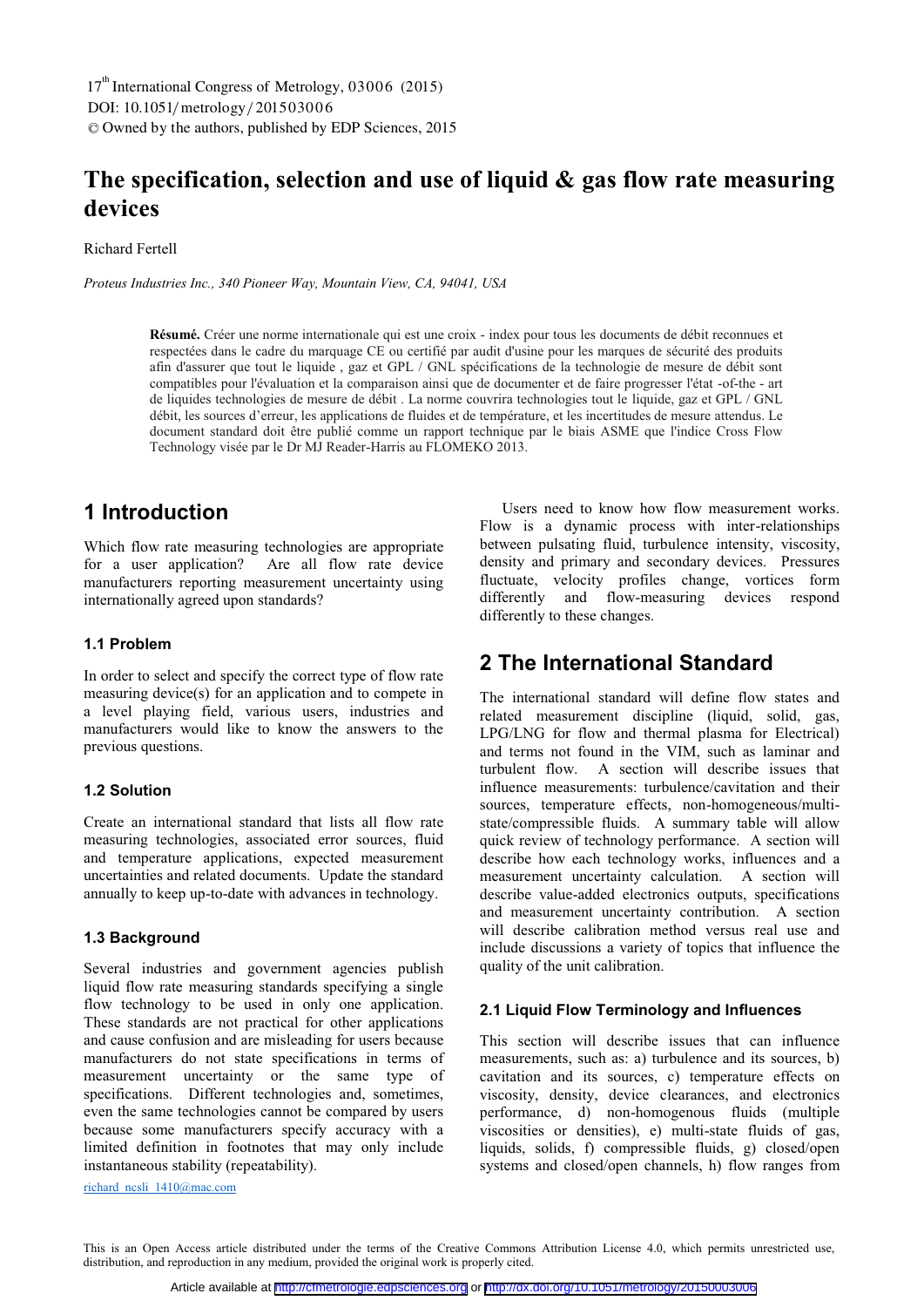drip/hour to Dam feed-throughs for closed channels and trickle to oceanic for open channels, as well as i) calibration method versus real use. The turbulence topic will include a discussion of the Threshold Pulsation Index (2), the Flow-Rate Correction Factor (3), and Reynold's Numbers (Re) for Laminar, Turbulent and Transition Flow Regions as well as flow profiles based upon plumbing configurations and flow velocity.

### **2.2 The Summary Table**

A table shall summarize technologies by use parameters, Table 1. The table terms will be described: a) method of measurement, b) standard temperature range, c) extended temperature ranges, d) best measurement uncertainty, e) fluid compatibility, f) sensitivity to density or viscosity, g) use for liquids, gases, solids, slurries, h) Reynold's Number operating range with corresponding viscosity and density ranges.

Summary Table of Flow Technologies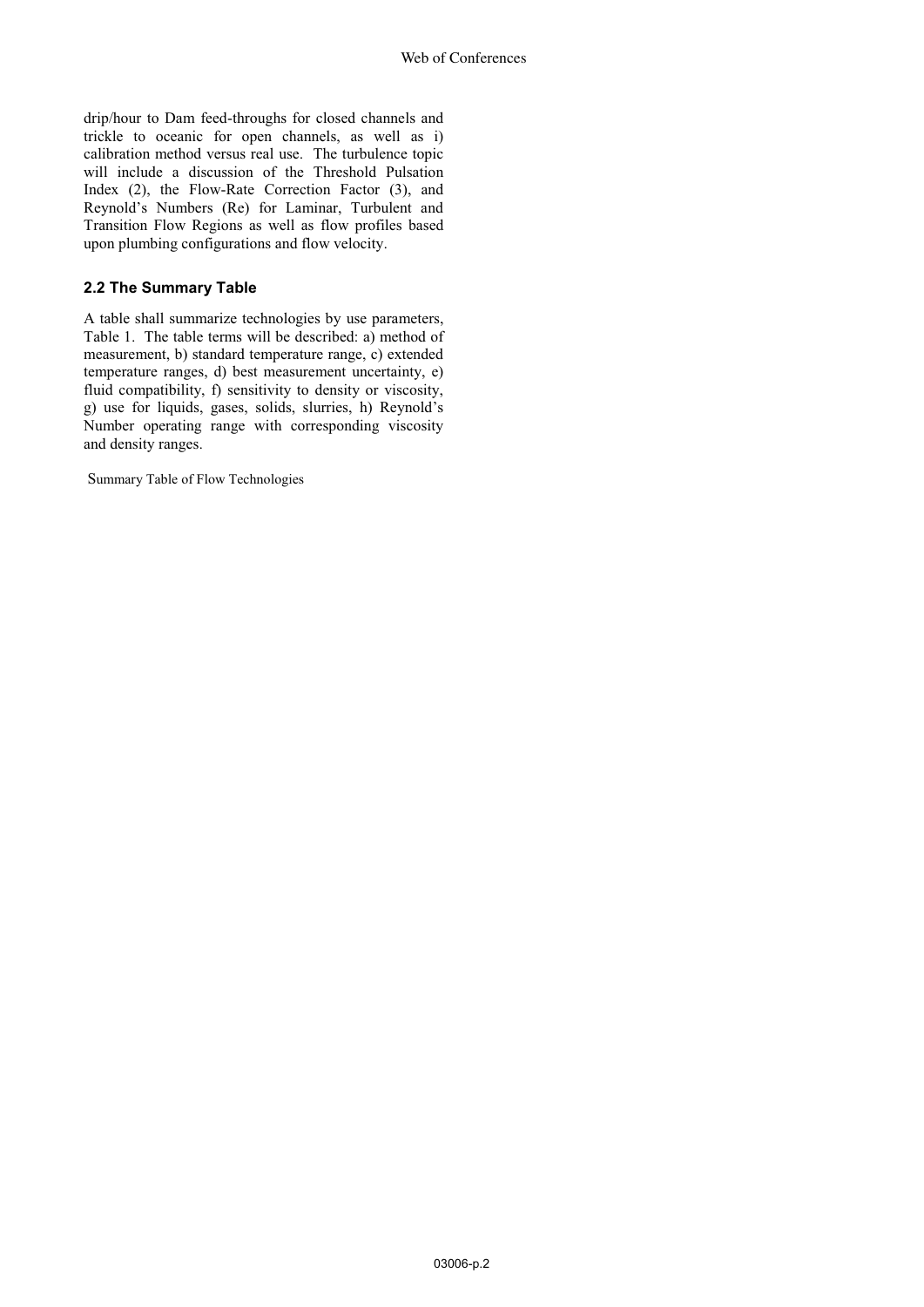| Technology                         | Method            | calculated<br>True or | <b>Std Temp</b> | Extended<br>Temp        | Flow Range                                              | Best MU                               | Compatibility<br>Fluid            | slurries, mixed<br>Liquid, gas, | Sensitivities                                             | Moving Part         |
|------------------------------------|-------------------|-----------------------|-----------------|-------------------------|---------------------------------------------------------|---------------------------------------|-----------------------------------|---------------------------------|-----------------------------------------------------------|---------------------|
| Standing<br>Pipe/Weigh<br>Standard | Volume<br>or Mass | True                  | Ambient         | $-20C$<br>to<br>90C     | 0,12 to 38,754<br>liter/min<br>1mg/hr to<br>4,000kg/min | 0.025%                                | Stainless<br>Steel                | Slurries<br>Liquid,             | Temperature                                               | Scale $\&$<br>Valve |
| Coriolis                           | Mass              | True                  | $0-100C$        | $-40C$<br>to<br>200C    | $0,02$ g/hr to<br>75 kg/min to<br>4100 metric<br>ton/hr | $0,1\%$ mass<br>0,2%<br>volume        | Stainless<br>Steel                | Liquid,<br>slurries<br>Gas,     | Density,<br>temperature                                   | Tube                |
| Turbine                            | Volume            | Calculated            | $0-100C$        | $-40C$<br>to<br>200C    | $\overline{0,57}$ to 387,54<br>liter/min                | 0,27%                                 | Stainless<br>Steel                | Gas,<br>Liquid                  | Turbulence,<br>flow profile,<br>viscosity,<br>temperature | Rotor               |
| Orifice<br>Plate                   | Volume            | Calculated            | $0-100C$        | $-20C$<br>to<br>100C    | 0,57 to 378,54<br>liter/min                             | $1\%$                                 | Stainless<br>Steel                | Liquid                          | Turbulence,<br>flow profile,<br>viscosity,<br>temperature | Pressure<br>Sensor  |
| Target                             | Volume            | Calculated            | $0-70C$         | 0C to<br>70C            | 0,57 to 378,54<br>liter/min                             | 3%                                    | Stainless<br>Plastic<br>Steel,    | Liquid                          | Turbulence,<br>flow profile,<br>viscosity,<br>temperature | Spring              |
| Variable<br>Area<br>(rotameter)    | Volume            | Calculated            | $0-70C$         | 0C to<br>70C            | 0,57 to 378,54<br>liter/min                             | 3%                                    | Stainless<br>Plastic<br>Steel,    | Gas,<br>Liquid                  | Turbulence,<br>flow profile,<br>viscosity,<br>temperature | $_{\rm Float}$      |
| Thermal<br>differential            | Volume            | Calculated            | $0-70C$         | 0C to<br>70C            | 0,57 to 378,54<br>liter/min                             | 2%                                    | Stainless<br>Steel                | Liquid<br>Gas,                  | Turbulence,<br>flow profile,<br>viscosity,<br>temperature |                     |
| Pressure<br>differential           | Volume            | Calculated            | $0-100C$        | 0C to<br>100C           | 0,57 to 378,54<br>liter/min                             | $1\%$                                 | Stainless<br>Steel                | Gas,<br>Liquid                  | Turbulence,<br>flow profile,<br>viscosity,<br>temperature | Pressure<br>Sensor  |
| Ultrasonic                         | Volume            | Calculated            | $0-70C$         | 0C to<br><b>70C</b>     | 0,57 to 378,54<br>liter/min                             | 0,2%<br>multi-beam<br>2% strap-<br>on | intrusive<br>$Non-$               | Gas,<br>Liquid                  | Turbulence,<br>flow profile,<br>viscosity,<br>temperature |                     |
| Magnetic                           | Volume            | Calculated            | $0-70C$         | 0Ct0<br><b>70C</b>      | 38,75 to<br>378,54<br>liter/min                         | $1\%$                                 | Magnetic<br>Fluids<br>$\rm{Only}$ | Liquid                          | Non-<br>magnetic<br>fluid                                 |                     |
| Gear                               | Volume            | True                  | $0-75C$         | $0\mathrm{C}$ to<br>75C | $<$ 17,4 litre/min                                      | $1\%$                                 | Stainless<br>Steel                | Liquid                          | Viscosity<br><2cP                                         | Gears               |
| Vortex<br>shedding                 | Volume            | Calculated            | $0-75C$         | 0C to<br>75C            | 0,57 to 378,54<br>liter/min                             | $1\%$                                 | Stainless<br>Plastic<br>Steel,    | Gas,<br>Liquid                  | Turbulence,<br>flow profile,<br>viscosity,<br>temperature | Pressure<br>Sensor  |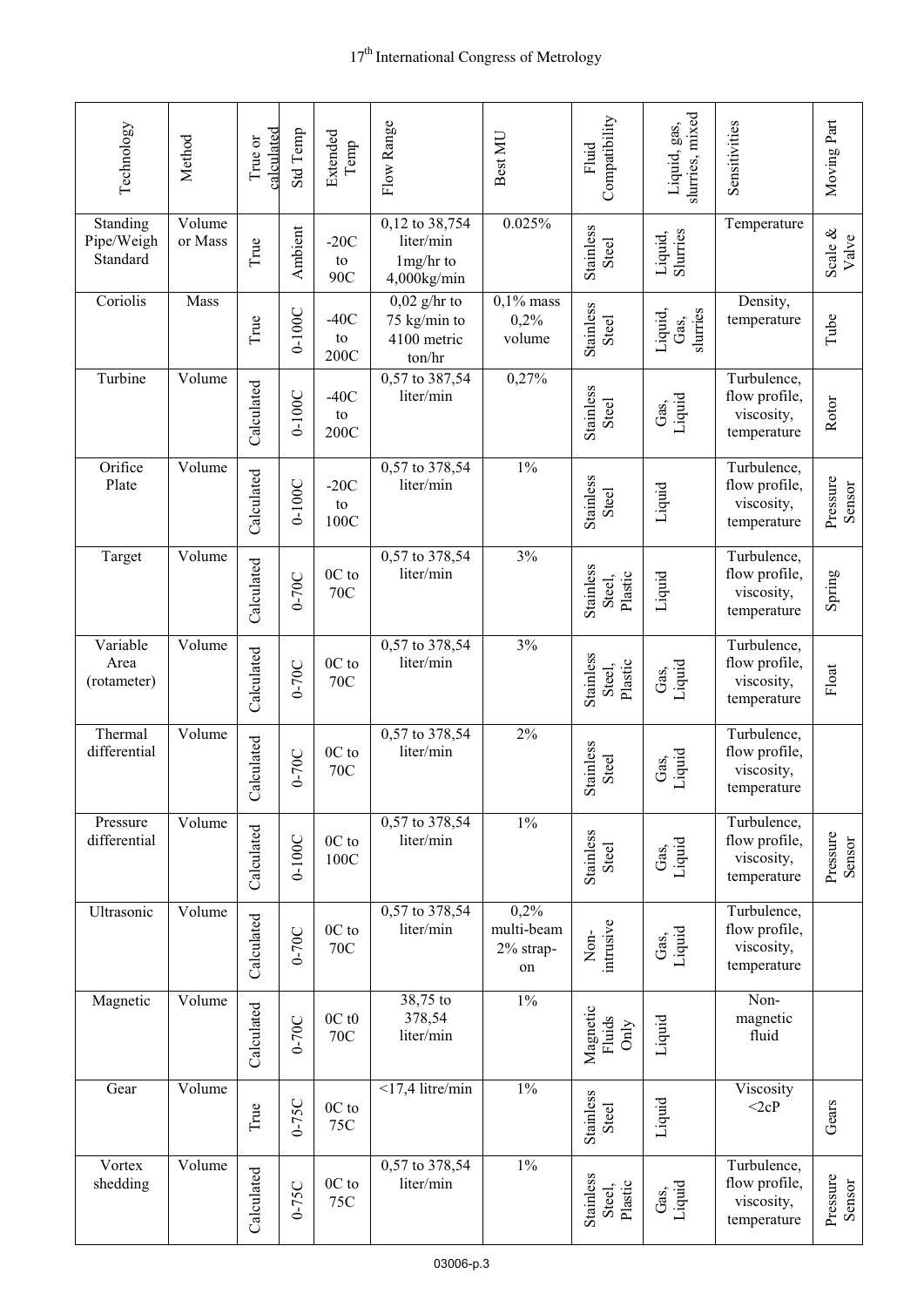|                                      | Type         | Contribution | <b>Distribution</b> | Divisor | Contribution | Sensitivity | Squared        |
|--------------------------------------|--------------|--------------|---------------------|---------|--------------|-------------|----------------|
| Error Source                         |              |              |                     |         | divided by   | Coefficient | contribution   |
|                                      |              |              |                     |         | Divisor      |             | * Sensivity    |
| Turbine Meter Repeatability (in a    | $\mathsf{A}$ | 0,05         | Statistical         | 1       | 0,05         | 1.0         | 0,0025         |
| single viscosity)                    |              |              |                     |         |              |             | $U_a$          |
| Cal Lab Flow Stand - Flow Rate       | B            | 0,05         | Rectangular         | 1,732   | 0,029        | 1.0         | 0,0008         |
|                                      |              |              |                     |         |              |             | $U_{b}$        |
| Cal Lab Flow Stand – Frequency       | B            | 0,00         | Rectangular         | 1,732   | 0,00         | 1.0         | 0,0000         |
|                                      |              |              |                     |         |              |             | U <sub>b</sub> |
| Cal Lab Master Temperature           | B            | 0,00         | Rectangular         | 1,732   | 0,00         | 1.0         | 0,0000         |
| Probe $(+/-28C)$                     |              |              |                     |         |              |             | $U_{b}$        |
| Viscosity Measurement (or table      | B            | 0,25         | Rectangular         | 1,732   | 0,144        | 1.0         | 0,0207         |
| calculation)                         |              |              |                     |         |              |             | $U_{b}$        |
| Density, no need to calculate from   | B            | 0,00         | Rectangular         | 1,732   | 0,00         | 1.0         | 0,0000         |
| base density; $<$ 7 bar, pressure    |              |              |                     |         |              |             | $U_{b}$        |
| effects are $< 0.01\%$ of reading    |              |              |                     |         |              |             |                |
| <b>Standard Error Estimate (SEE)</b> | B            |              |                     |         |              |             |                |
| Strouhal No. Calculation             | B            |              |                     |         |              | 1.0         |                |
| Roshko No. Calculation               | B            |              |                     |         |              | 1.0         |                |
| <b>Interpolation Error</b>           | B            |              |                     |         |              |             |                |
| Piping/Inlet Mismatch (difference    | B            |              |                     |         |              |             |                |
| between pipe inner diameter and      |              |              |                     |         |              |             |                |
| unit inlet diameter)                 |              |              |                     |         |              |             |                |

single viscosity is 0,27% of reading with a fluid and

#### **2.3 Technologies**

This section describes how each technology works, influences and a measurement uncertainty calculation. Coriolis, turbine, orifice plate, target, variable area (rotameter), thermal differential, pressure differential, ultrasonic, magnetic, gear, vortex shedding and other technologies are covered. The Turbine Technology Section is an example.

#### *2.3.1 Turbine Technology*

A turbine measures volumetric flow rate based upon the rotational speed of a bladed wheel. The rotating wheel is sensitive to the viscosity of the fluid because the force of the fluid transferred to the wheel is dependent upon how much of the fluid slips by the blades. A low viscosity liquid will not transfer as much fluid force to the blades of the wheel as a higher viscosity fluid. A change in temperature of 5C can cause a 0,1% change in the reported flow rate measurement.

A compensation equation is used to predict turbine meter behaviour based upon temperature and viscosity. The compensation equation uses dimensionless Reynold's numbers (Roshko and Strouhal) that take into account the expansion effects of materials based upon temperature. It is important to have at least three viscosities characterized for the use range to verify the turbine meter behaves as predicted. Unless requested, turbine meter behaviour is generally measured for only one viscosity.

With a 7:1 range ratio of low to high flow rate, the best measurement uncertainty of a turbine meter on a

ambient air temperature stable within +/-2C.

#### *2.3.2 Equations*

A turbine measures All symbols used in equations will be defined in the Standard. Expanded measurement uncertainty is expressed using equation (1):

$$
U_e = 2\sqrt{U_a^2 + U_{b1}^2 + U_{b2}^2 + \dots + U_{bn}^2}
$$
 (1)

The pulsation index is defined by equation (2):

$$
I_{p} = \frac{\left(\overline{V_{f}}\right)_{\text{max}} - \left(\overline{V_{f}}\right)_{\text{min}}}{2\left(\overline{V_{f}}\right)_{\text{avg}}} = \frac{\left(q_{v}\right)_{\text{max}} - \left(q_{v}\right)_{\text{min}}}{2\left(q_{v}\right)_{\text{avg}}}
$$

 $\overline{z}$  (2) The flow-rate correction factor, based upon the pulsation index, is defined by equation (3):

$$
F_p = \frac{indicated_f flow}{average_f flow} = \left(1 + 4\alpha b_f^2\right)^n
$$
\n(3)

An axial flow meter compensation equation is based upon a Strouhal Number, equation (4), and a Roshko Number, equation (5).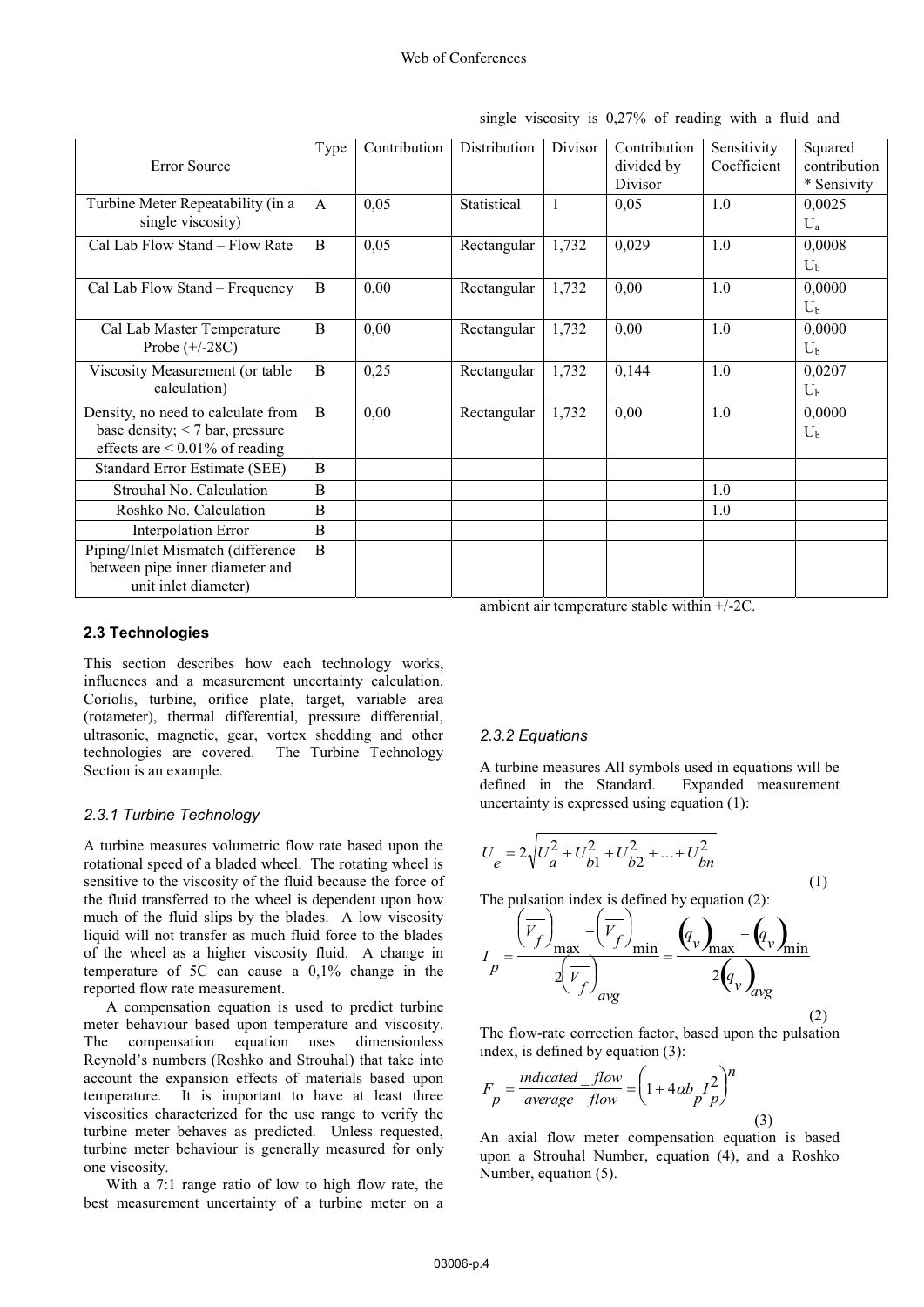$$
S_r = \frac{f}{u}c^3\tag{4}
$$

$$
R_o = S_R e = \frac{fL^2}{v}
$$
\n(5)

A coriolis mass flow meter is described in equation (6):

$$
\dot{M} = S_k \frac{A_c}{A_e} \left( \frac{1}{f_v} \right)
$$
\n(6)

#### *2.3.3 Electronics outputs and Uncertainty*

This section describes electronics used in addition to the primary mechanical/electrical transducer element and the extra contribution of error to the measurement uncertainty calculation.

The additional output electronics adds value to the primary element signal, such as: a) producing a scaled voltage from a frequency, b) compensating for temperature or viscosity or density, c) dampening flow pulsations, d) producing a communications port signal, to mention a few. The additional electronics can usually be remote-mounted because the value added electronics are typically more sensitive to extreme environmental conditions than the primary sensing technology.

#### *2.3.4 Calibration Method and its Quality*

This section describes the calibration method versus real use and includes discussions on a variety of topics that influence the quality of the unit calibration. The calibration shall be in an environment as close as possible to the intended use of the flow measurement instrument, as per the Laboratory Management Standard ISO 17025. The flow points and number of flow points shall be selected based upon the use of the flow measurement instrument. The inlet plumbing shall be the plumbing attached to flow measurement instrument when used. The length and configuration of inlet plumbing to the unit under calibration shall conform to the turbulence influences stated in the technology section of this standard, such as a length of 1, 10, 100 or 1000 times the pipe inner diameter. The fluid viscosity, density and temperature shall be within an acceptable tolerance range for the use of the flow measurement instrument. The fluid used in calibration may be substituted with fluids of like fluid properties in order to ensure the safety of the personnel performing the calibration and be compatible with the calibration system as well as reduce the cost of the calibration. A 4:1 ratio of calibration system versus unit under calibration shall be maintained, whenever possible, to ensure the integrity of the calibration measurement uncertainty maintains less than a 2% producer's risk of false acceptance. The fluid temperature shall be measured at the unit-undercalibration as well as the calibration references because mass flow and volumetric flow are not conserved. In some circumstances, the calibration must be performed in

situation, such as flow measurement instruments used in pipelines for water or petroleum as well as in rivers and oceans.

## **3 Conclusion**

Per discussions at the FLOMEKO 2013 conference, this document will be first issued through ASME, then issued through ISO as a Technical Report. Dr MJ Reader-Harris calls this document the "Cross-Index" because related International Documents are referenced in each technology section.

## **Acknowlegements**

Thanks for the encouragement to continue writing this standard to Dr MJ Reader-Harris, Jon Heiner and, especially, Gerri Field, my wife.

## **References**

- 1. W.G. Andrew, *Applied Instrumentation in the Process Industries Volume 1: A Survey* (Gulf Publishing Company, Texas, 1974)
- 2. R.W. Miller, *Flow Measurement Engineering Handbook* (McGraw-Hill, New York, 1996).
- 3. W. Guthrie and Hung-kung Liu, *Hands-on Workshop on Estimating and Reporting Measurement Uncertainty*, *NCSLI Conference*, pp. 7-107 (St. Paul, Minnesota, USA, March 2008).
- 4. ISO/TAG 4/WG 1, *Guide to the Expression of Uncertainty in Measurement* (International Standards Organization, Geneva, 1993)
- 5. L.O. Olsen, *Introduction to Liquid flow Metering and Calibration of Liquid Flowmeters,* National Bureau of Standards Technical Note 831 (NIST, USA, 1974)
- 6. ISO/IEC 17025:2005, *General requirements for the competence of testing and calibration laboratories* (International Standards Organization, Geneva, 2005)
- 7. Haefelfinger, Honegger, Gfeller, *A Novel Concept of a High Accuracy Calibration Rig,* (14th Congres International de Metrologie, Paris, France, 22-25 Juin 2009)
- 8. Christopher David and Pierre Claudel, *Novel Water Flow Facility in France Range Extension to Low Flow Rates (10 000 ml/h down to 1 ml/h)*, MAPAN - Journal of Metrology Society of India, Vol. **26**, No. 3, pp. 203-209 (2011)
- 9. ASME MFC-11-2006, *Measurement of Fluid Flow by Means of Coriolis Mass Flowmeters,* (ANSI, USA, 2014)
- 10. ISO 11631:1998(E), *Measurement of fluid flow Methods of specifying flowmeter performance* (International Standards Organization, Geneva, 1998)
- 11. ISO 9368-1:1990(E), *Measurement of liquid flow in closed conduits by the weighing method – Procedures for checking installations – Part 1:*